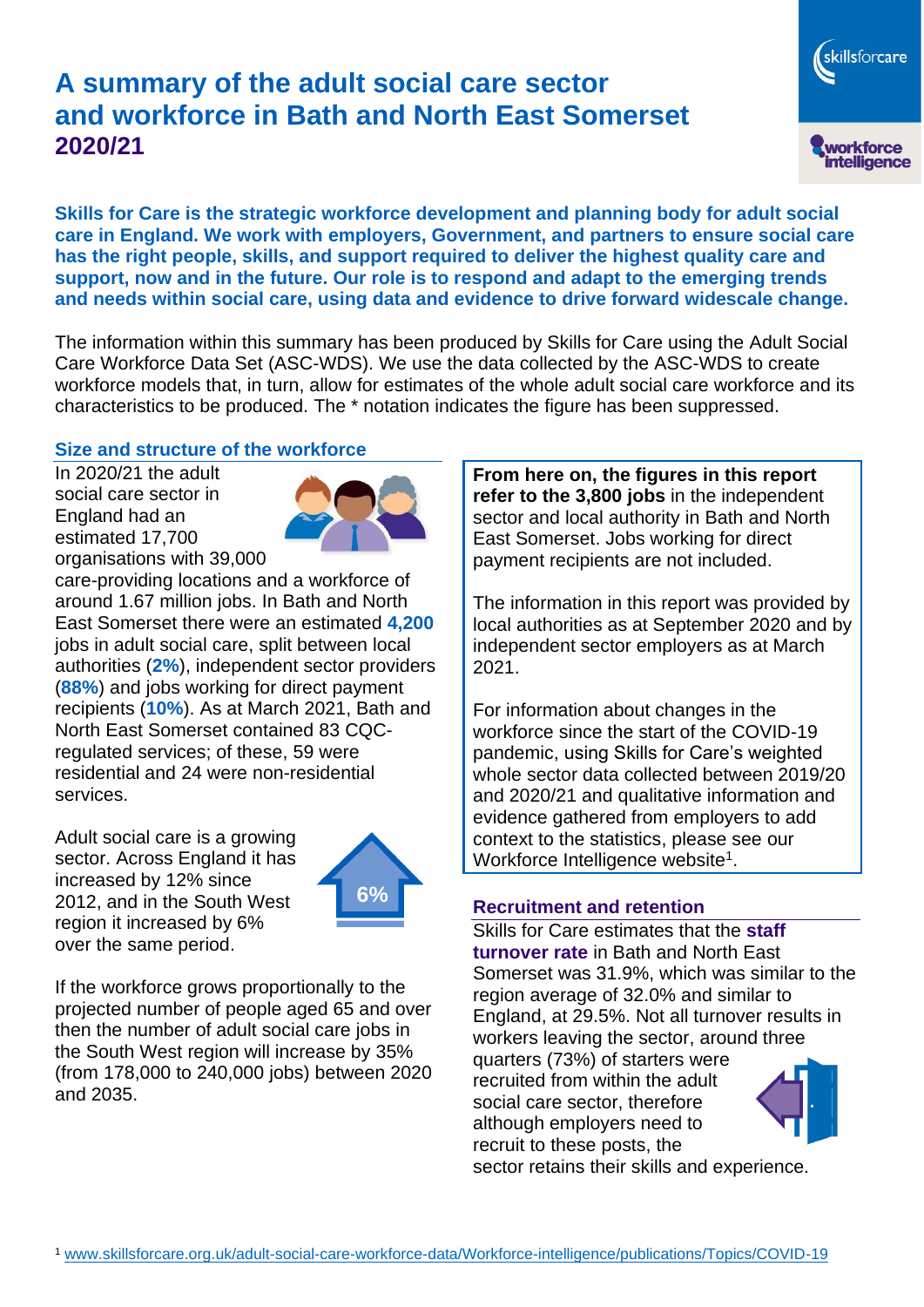Adult social care has an experienced 'core' of workers. Workers in Bath and North East Somerset had on average **9.2 years of experience in the sector** and 82% of the workforce had been working in the sector for at least three years.

Using both workforce intelligence evidence and our links with employers and stakeholders across England, we know that recruitment and retention is one of the largest issues faced by employers. We have many resources and tools available to help, for example the 'Values-based recruitment and retention toolkit'<sup>2</sup> and 'Seeing potential: widen your talent pool'. <sup>3</sup> For more information please visit: [www.skillsforcare.org.uk/recruitment-retention](http://www.skillsforcare.org.uk/recruitment-retention)

#### **Employment information**

We estimate Bath and North East Somerset had **3,800**

adult social care jobs employed in the local authority and independent sectors. These included 275 managerial roles, 200 regulated professionals, 2,700 direct care (including 2,200 care workers), and 600 othernon-care proving roles.

The average number of **sickness days** taken in the last year in Bath and North East Somerset was 9.8, (9.4 in South West and 9.5 across England). With an estimated directly employed workforce of 3,500, this would mean employers in Bath and North East Somerset lost approximately **34,000 days to sickness in 2020/21**. In England levels of staff sickness have nearly doubled over the course of the pandemic between 2019/20 and 2020/21, in total around 6 million extra days were lost to sickness than in the year before.

Less than a quarter (15%) of the workforce in Bath and North East Somerset were on zerohours contracts. Around a half (53%) of the workforce usually worked full-time hours and 47% were part-time.

#### **Chart 1. Proportion of workers on zero hours contracts by area**





#### **Workforce demographics**

The majority (82%) of the workforce in Bath and North East Somerset were female, and the average age was 43.6 years old.



Workers aged 24 and under made up 9% of the workforce and workers aged over 55 represented 26%. Given this age profile approximately 1,000 people will be reaching retirement age in the next 10 years.

Nationality varied by region, in England 83% of the workforce identified as British, while in the South West region this was 86%. An estimated 75% of the workforce in Bath and North East Somerset identified as British, 19% identified as of an EU nationality and 6% a non-EU nationality, therefore there was a higher reliance on EU than non-EU workers.

#### **Pay**



Table 1 shows the full-time equivalent annual or hourly pay rate of selected job roles in Bath and North East Somerset (area), South West (region) and

England. All figures represent the independent sector as at March 2021, except social workers which represent the local authority sector as at September 2020. At the time of analysis, the National Living Wage was £8.72.

#### **Table 1. Average pay rate of selected job roles by area**

|                                 | England | <b>Region</b> | Area    |
|---------------------------------|---------|---------------|---------|
| Full-time equivalent annual pay |         |               |         |
| Social Worker <sup>t</sup>      | £37,100 | £35,800       | $\star$ |
| Registered nurse                | £33,600 | £34,300       | £34,100 |
| Hourly pay                      |         |               |         |
| National Living<br>Wage         | £8.72   | £8.72         | £8.72   |
| Senior care worker              | £10.00  | £10.06        | £10.29  |
| Care worker                     | £9.29   | £9.30         | £9.67   |
| Support and<br>outreach         | £9.53   | £9.60         | £9.40   |

†Local authority social workers only.

Please note that pay varies by sector, with local authority pay generally being higher than independent sector pay.

<sup>2</sup> [www.skillsforcare.org.uk/vba](http://www.skillsforcare.org.uk/vba)